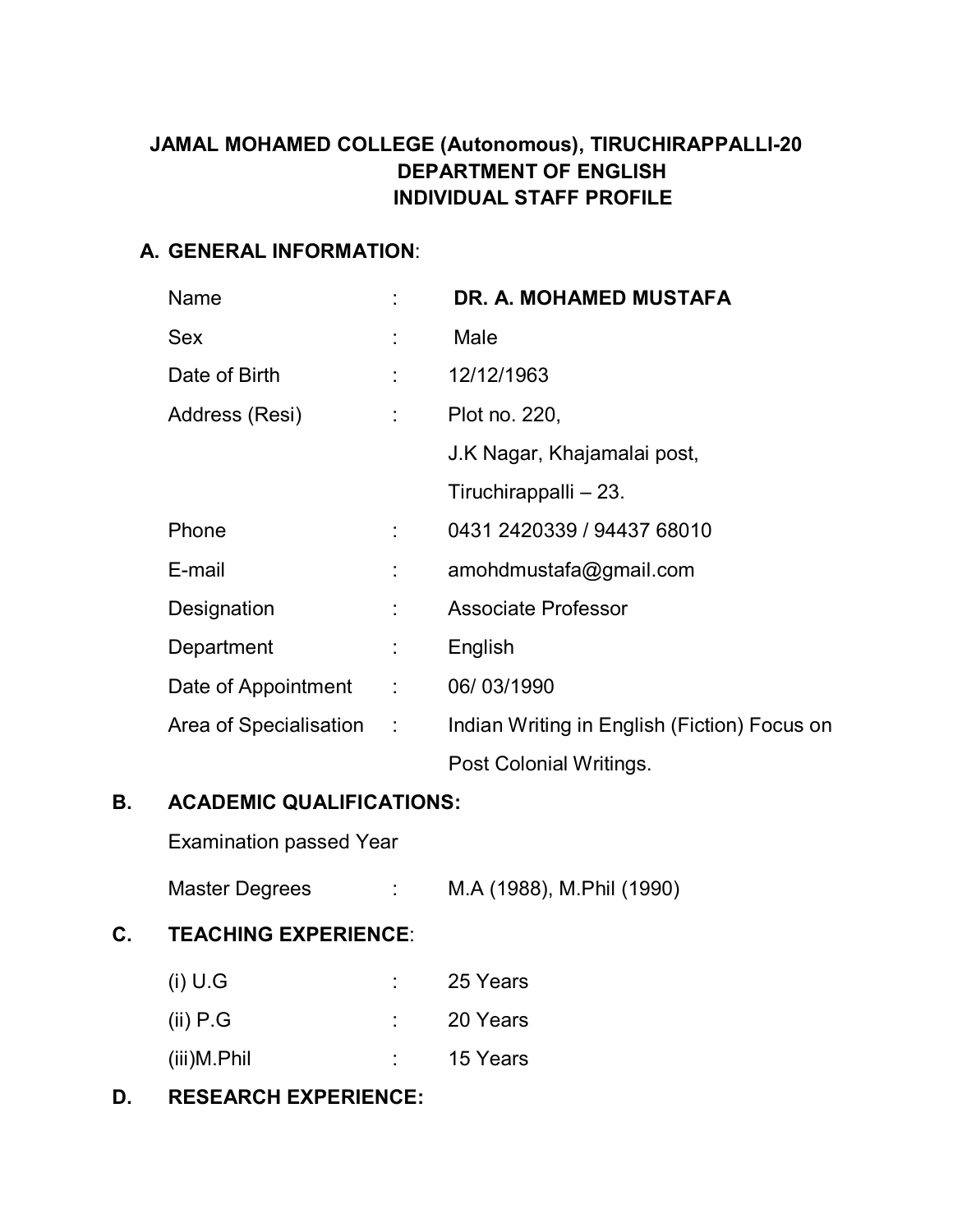Research Degree : Ph.D (2007)

## **E. RESEARCH GUIDANCE:**

| Research Advisor for M.Phil Programme                    | <b>Yes</b>     |
|----------------------------------------------------------|----------------|
| M. Phil Guide-ship Communication No. 23393 /M. Phil/2000 |                |
| No. of M.Phil Candidates Pursuing in the                 |                |
| Academic Year 2015-2016                                  | O <sub>2</sub> |

#### **F. ORIENTATION & REFRESHER COURSES ATTENDED/ PARTICIPATED:**

- 1. UGC-orientation Course from 12/11/1991 to 09/12/1991
- 2. Refresher Course from 04/03/1998 to 31/03/1998
- 3. Refresher Course from 20/09/2005 to 10/10/2005

### **G. RESEARCH PROJECTS CARRIED OUT WITH CENTRAL / STATE ASSISTANCE DURING:**

| <b>Title of the Project</b> | <b>Name of the Funding</b> | <b>Duration</b> | <b>Remarks</b> |
|-----------------------------|----------------------------|-----------------|----------------|
|                             | <b>Agency/Project</b>      |                 |                |
| Inter – Weaving of          | UGC – SERO                 | Two years 200   | Completed      |
| <b>History and Fiction</b>  | <b>Minor Research</b>      | $3 - 2005$      |                |
| : A Study of the            | Project                    |                 |                |
| Fictional Writing of        |                            |                 |                |
| Salman Rushdie,             |                            |                 |                |
| Shashi                      |                            |                 |                |
| Tharoor, Mukul              |                            |                 |                |
| <b>Kesavan and Gita</b>     |                            |                 |                |
| Mehta                       |                            |                 |                |

### **H. ASSOCIATED WITH THE ADMINISTRATION OF THE COLLEGE / HOSTEL:**

- 1. As Associate NCC Officer from 04.11.1994 to 31.05.1999.
- 2. As Sub Warden at Khajamian Hostel from 1989 to 1994.
- 3. As Deputy Warden at Khajamian Hostel from 1994 to 2004.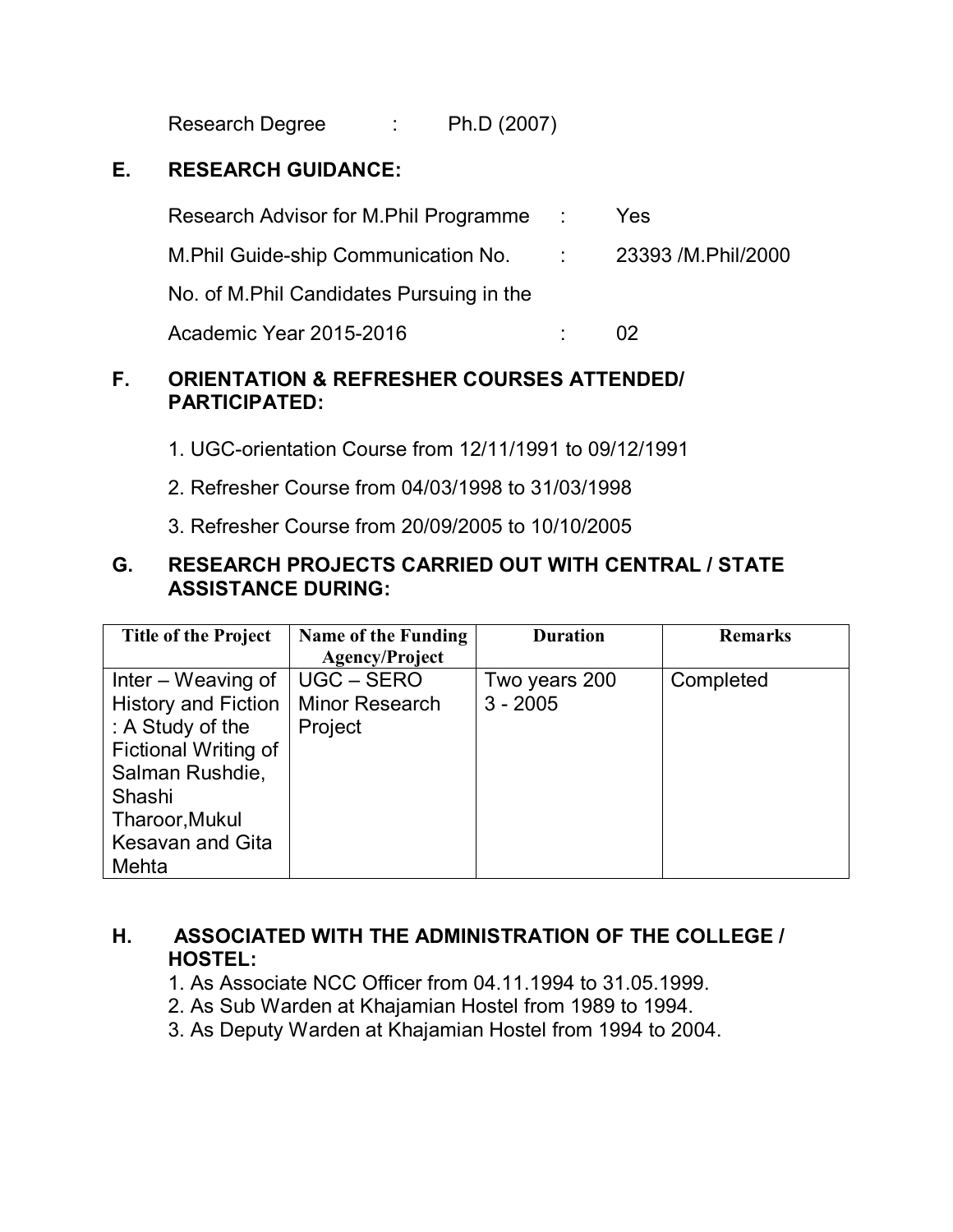### **I. INFORMATION REGARDING PARTICIPATION IN SUMMER SCHOOLS, WORKSHOPS, SEMINARS, CONFERENCES ATTENDED IN INDIA / ABROAD:**

- 1. Faculty Improvement Programme on Towards Effective language Teaching for College Teachers at Alagappa Government Arts College, Karaikudu from 19.08.1991 to 23.08.1991, conduted by Directorate of Collegiate Education.
- 2. Attended UGC National Seminar on Recent Trends in Post-Colonial Literatures in English at Jamal Mohamed College on 06.03.1998 and 07.03.1998.
- 3. Attended the Two-Day Orientation Programme in Islamic Economics on 27 & 28 February 1999 at Jamal Mohamed College, organized by Institute of Objective Studies, New Delhi.
- 4. Participated in the In-service Teacher Development Workshop for Teachers Development Workshop for Teachers of English on Teaching Vocationalised B.A English (Main) Course in Colleges at Holy Cross College, Tiruchirappalli from 29.02.2000 to 04.03.2000, conducted by State Institute of English.
- 5. Participated in the Orientation Programme for conducting Bridge Courses at Jamal Mohamed College from 28.08.2001 to 30.08.2001, conducted by State Institute of English.
- 6. Attended One-day State Level Seminar on Quality Enhancement and Sustenance in Higher Education organized by Jamal Mohamed College and sponsored by National Assessment and Accreditation Council, Bangalore on 27.03.2002.
- 7. IACS sponsored National Seminar on Canadian Studies on 27.03.03 and 28.03.03 at Jamal Mohamed College.
- 8. Rapporteur, for IACS sponsored Three-Day Seminar on the Era of Glogalisation and its Implications – Emerging Issues and Concerns: Canada and India from 27.03.03 to 29.03.03.
- 9. Presented a paper titled (Re)-Writing of History: A Post-Colonial Study of Gita Mehta's Raj at the UGC sponsored, State Level Seminar of Recent Approaches to Modern English Literary Criticism and their Impact on Reading and Teaching Practices on 14.09.2005 & 15.09.2005.
- 10. Attended Three-Day Workshop for the Faculty Members on Curriculum Development and Evaluation Organised by Academic Staff College, Bharathidasan University from 02.03.2006 to 04.03.2006.